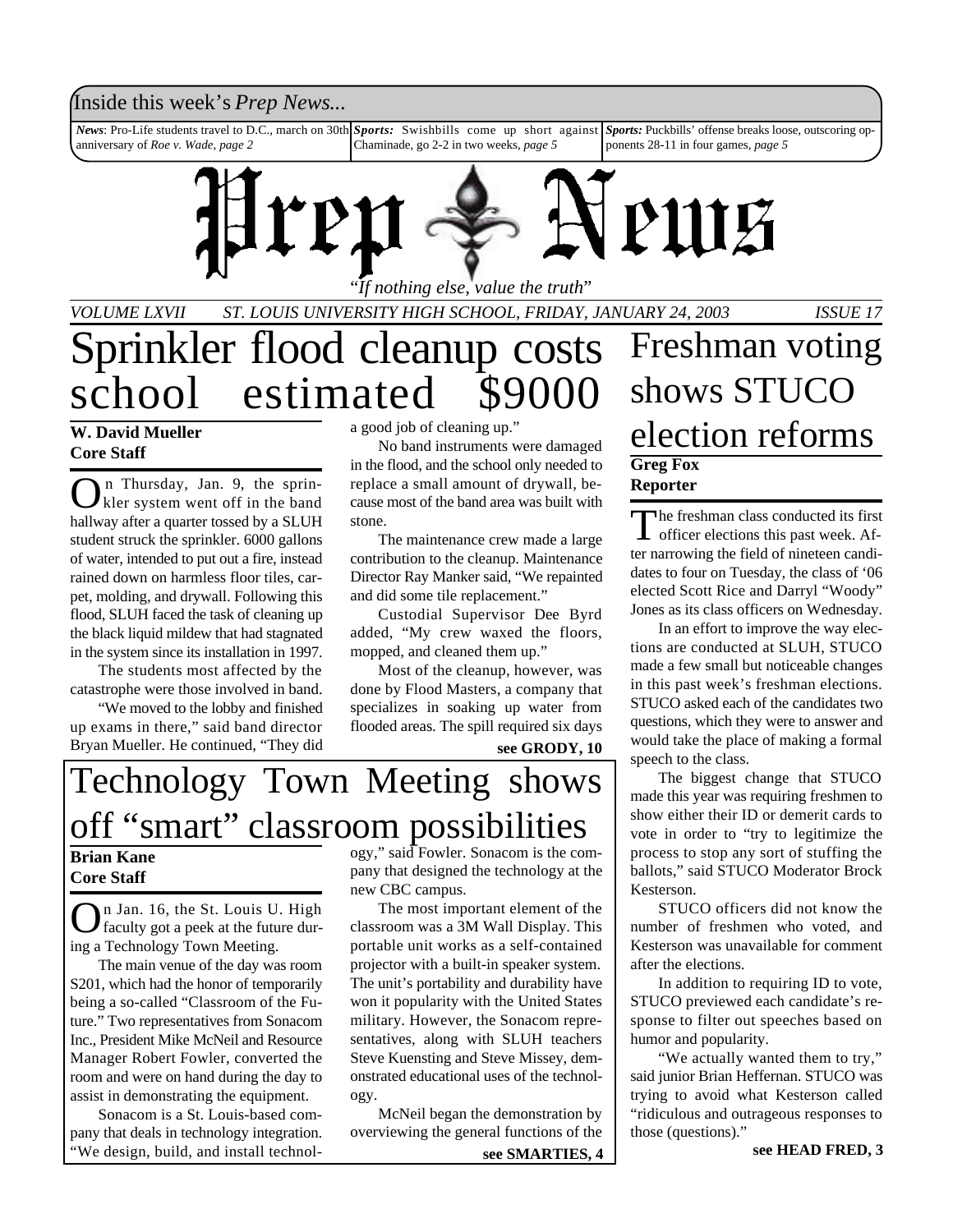# 2 **News** January 24, 2003

 $\overline{\text{Pro-Lifers} \text{ march} \text{ in Washington}}$ ,

### **Brian Fallon Core Staff**

 $\sum_{n=1}^{\infty}$  SLUH students and five chaperones joined n Wednesday, 25 SLUH hundreds of thousands of participants who marched for life in Washington D.C. Opposition to *Roe v. Wade*, the 1972 Supreme Court decision to legalize abortion in the United States, was the main purpose of the march. SLUH's contingent was part of a group of 900 teens from the Archdiocese of St. Louis who took part in the "Life Matters" retreat set up by the Office of Youth Ministry.

The retreat began on Sunday afternoon, when various groups met at satellite locations throughout St. Louis, taking their buses to the Basilica where Mass was celebrated with Archbishop Justin Rigali. Buses then left the Basilica at 7 p.m. to begin making the 18-hour trip to Washington, D.C.

The "Life Matters" program was started in 2001, when parishes in the archdiocese expressed interest in creating a youth caravan.

"I think young people care about this

### issue a great deal," said Director of Youth Ministry Fr. Bob Smoot, who has helped run the program since its founding. "(The retreatants) want to find a good way to do something for the (pro-life movement.) 'Life Matters' is a great way to do this, and that's why numbers have grown so much." In 2001, 300 people came with the program, 600 fewer than this year.

Sr. M. Beata, FSGMA, was the event coordinator for the program.

She said, "'Life Matters' helps young people see an amazingly large church community who all support life. The witness of community helps to strengthen their own convictions."

Auxilary Bishop Robert Herman was in attendance on the trip, celebrating Mass on Tuesday and assisting the archbishop on Wednesday before the march.

He said, "I believe Jesus has called youth to pro-life to touch the hearts of others."

Also on the trip were 14 archdiocesan priests, 42 archdiocesan seminarians, and 14 religious brothers and sisters, including two Jesuit scholastics, Mark Doherty, S.J., and Kevin Dyer, S.J., who accompa-

Brusca's highlights include "Car Button Cloth," relationship story focusing on

nied SLUH as chaperones.

Doherty complimented the group, saying, "I would have to say that I am impressed for the second year over the comportment of the young men, and how they hold themselves in various functions, whether during touring, liturgy, or receiving instructions."

Dyer added, "I think I'm impressed at the intelligence of students' convictions, and their readiness with which they share them with others."

Programs were held every night in the ballroom of the Doubletree Hotel, where the archdiocesan contingent stayed. Talks included visits from Serrin Foster of Feminists for Life, youth leaders Chris Rudebeck and Greg Robeson, and skits from master of ceremonies Dennis White. The sacrament of reconciliation was also administered by 40 priests from both St. Louis and Washington.

Junior Matt Paradise, who has gone on each trip since he was a freshman, said, "It's always gotten better. I know so many more people this year, and I realize more clearly that we share the same belief that **see MARCH, 3**

# Winter *Sisyphus* prepared for release

the winter issue's pages, with selections from sophomores, juniors, seniors, and teachers. Sophomore editor Paul Barker's subversive humor in "So That the Man Who Stole Our Van Knows I'm Thinking of Him" shows a victim's vengeful thoughts with subtlety and wit. Senior Joe Thomas's "Blinking Yellow" and "Leaffall" include simple yet beautifully understated observations of normal and not-sonormal events. The issue also features elegant poetry by junior editors Charlie Hall and Jake Bell, the latter of whom makes his editorial debut with the winter issue.

Never to be overshadowed by the abundant works of literature, senior art editor Howie Place, whose artwork graces the cover of the issue, has carefully chosen over a dozen zestful works of art to gracefully guide the reader from page to **see FUSS, 10**

The bitter cold of January brings frost-<br>bite, dreaded semester exams, treachhe bitter cold of January brings frosterous driving conditions,

**Charlie Hall, Robert Matschiner**

and, as always, the winter issue of *Sisyphus*.

**Reporters**

This year's issue is chock-full of vivid prose and thought-provoking poetry, and, like moderator Rich Moran's famed layout-day chili, full of bits and pieces only the most diabolical minds are fit to create, much less edit.

The fiction in this year's issue is an eclectic mix of teen angst and maturing philosophical observation. Longtime editor and sometimes-bearded Geoff music as its central component of discussion, and Brandon Bieber's work "Things Get Messy," a dark, seductive piece whose main character is a

plumber who has a risky affair with his middleaged client. "Crash," a Matt Mohan work, recounts a calamitous

> restaurant job. Nonfiction also makes an appearance in the issue. Matt Paradise's essay "Southbound Zen" describes a young man's, in

evening at the narrator's

this case Paradise's father's, step into the larger world of strange people and uncertain territory.

Poetry fills a signifigant number of

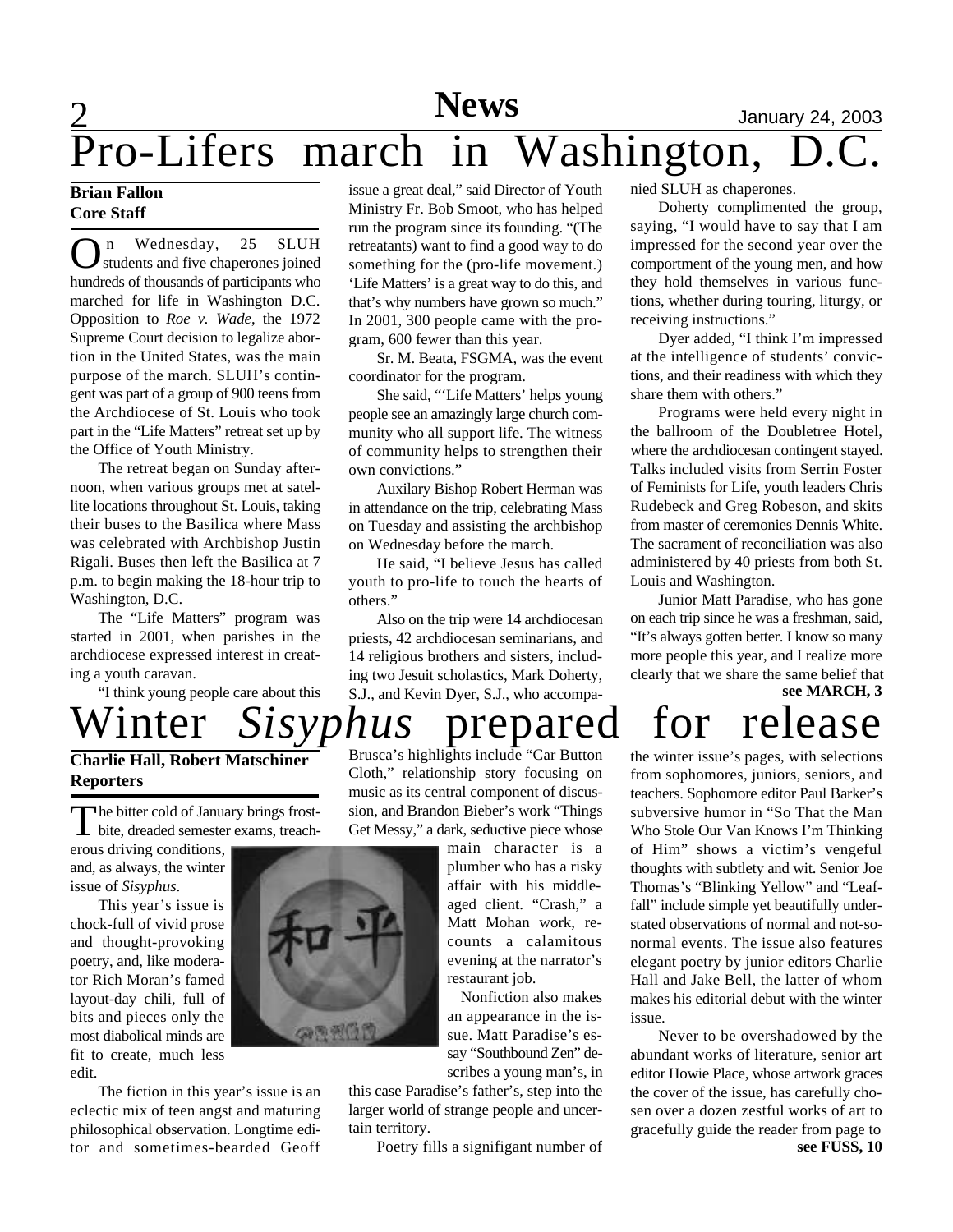# **News** 3 January 24, 2003

# Band's best prepare for State Music Festival

### **Tom Fontana Reporter**

A fter many hours of practice and dedi-<br>cation, the best efforts of SLUH's fter many hours of practice and dedipremier musicians and singers will reach their peak tomorrow at the Missouri State Music Festival. This year's festival will be held at the Tan-Tar-a, located on the Lake of the Ozarks.

Sophomore Paul Florek and seniors Alan Naylor and Brandon Bieber will participate in this year's showcase of Missouri's finest musical talent. Florek will be playing in the All-State band, and Naylor and Bieber will sing in the All-State chorus. Sophomore Charles Ullmann

## MARCH

### (from 2)

all life matters, and that we make known our beliefs."

Senior Maria Kremer from Cor Jesu attended the trip with SLUH for the third time. She said that she enjoys the trips "becasue they're there for the right reasons, and it shows in their actions. They're very pleasant to be around."

Junior Dave Sonderman enjoyed the trip, saying, "It was amazing to be one of thousands of people coming together to celebrate life at our nation's capital."

Some media sources have projected that as many as 750,000 people were present at Wednesday's march, almost three times as many as last year.

Students were shown videos on their buses, explaining the graphic methods of abortion, recounting personal testimonies from women, and showing messages from Missouri congressmen and senators.

Although many were exhausted on the way home, students still had time to relax, watching film classics *Zoolander* and *The Princess Bride*, as well as serenading each other with songs like "You've Lost That Lovin' Feelin'."

Among the chaperones for SLUH were theology teachers Randy Rosenberg and Tim Chik, who have gone on the trip three and four times, respectively.

Rosenberg explained what the trip means to him: "What struck me the most

won an alternate spot for band, and he will play if someone in the band is unable to reform.

To win the honor and prestige of performing at the festival, students endured grueling rounds of auditioning. They competed for the festival's 100 spots against approximately 1100 other students. Florek placed third out of the 106 best trumpet players in the state. Musicians who placed high earned the option of choosing which slot they will play. Florek chose to play first chair orchestral trumpet.

All of these accomplished performers departed for the festival on Wednesday, Jan. 22, and will remain there until

the show on Saturday. They will undergo rigorous rehearsals to prepare for Saturday's performance.

Band teacher Bryan Mueller expressed his enthusiasm for the trip. He commented favorably on the opportunities that confront the performers. Mueller said that in addition to rehearsals, the performers will be able to attend instructional clinics taught by major artists.

Mueller noted that having students selected to perform at the state festival is "not that rare with the large amount of talent present (at this school). But it's not every year" that students win the honor to perform with the All-State band and chorus.

about the march was how large the prolife march was, and how many people were there. Every day people were there for the reason that they wanted to defend life. The trip allows 25 guys that are convicted on this issue, that oftentimes feel alone. They're not alone in the struggle for the protection of life, witnessing thousands of people around the country. I think that's pretty powerful. That's why I come back."

Chik was the captain for SLUH's bus, which had groups from Cor Jesu and

## HEAD FRED

### (from 1)

On the whole, the candidates took the election process seriously and didn't try to capitalize on humor and popularity.

Most of the freshman class felt that almost all the candidates took the process seriously. Many of the freshman were surprised by the seriousness of the elections, but thought that was a good thing.

Andrew Guenther said, "The kids who weren't taking it seriously most likely didn't go on" to make the final four candidates.

Jones attributes his success to "telling the truth." Both candidates went out to personally talk to as many freshman as possible.

LIFT (Life Information From Teens).

He said, "For me it (was) the most powerful trip yet. The sheer size of the crowd and the immensity of the wall of humanity was overpowering."

Chik also mentioned how the students realized they moved others and that people were impressed by the number of teens. "I think that they've been touched and that they're proud of the statement they've made. They showed maturity, grace, and a delightful combination of solemn purpose and teenaged fun."

Though neither candidate asked for votes, both simply tried to get their names out among the freshmen. "I started talking to my closest friends and then went out to the classrooms and into the hallways," said Rice, who plans to "see what (he) can do" for his classmates if they need anything.

### ANNOUNCEMENTS

Friday, Jan. 24 (today) and 31 the PETA documentary *Meet Your Meat* will be showing at Activity Period in room 215c. The video is 13 minutes long and has graphic footage of the the treatment of pigs, chickens, and cows in slaughterhouses. After the film, vegetarianism and veganism will be discussed.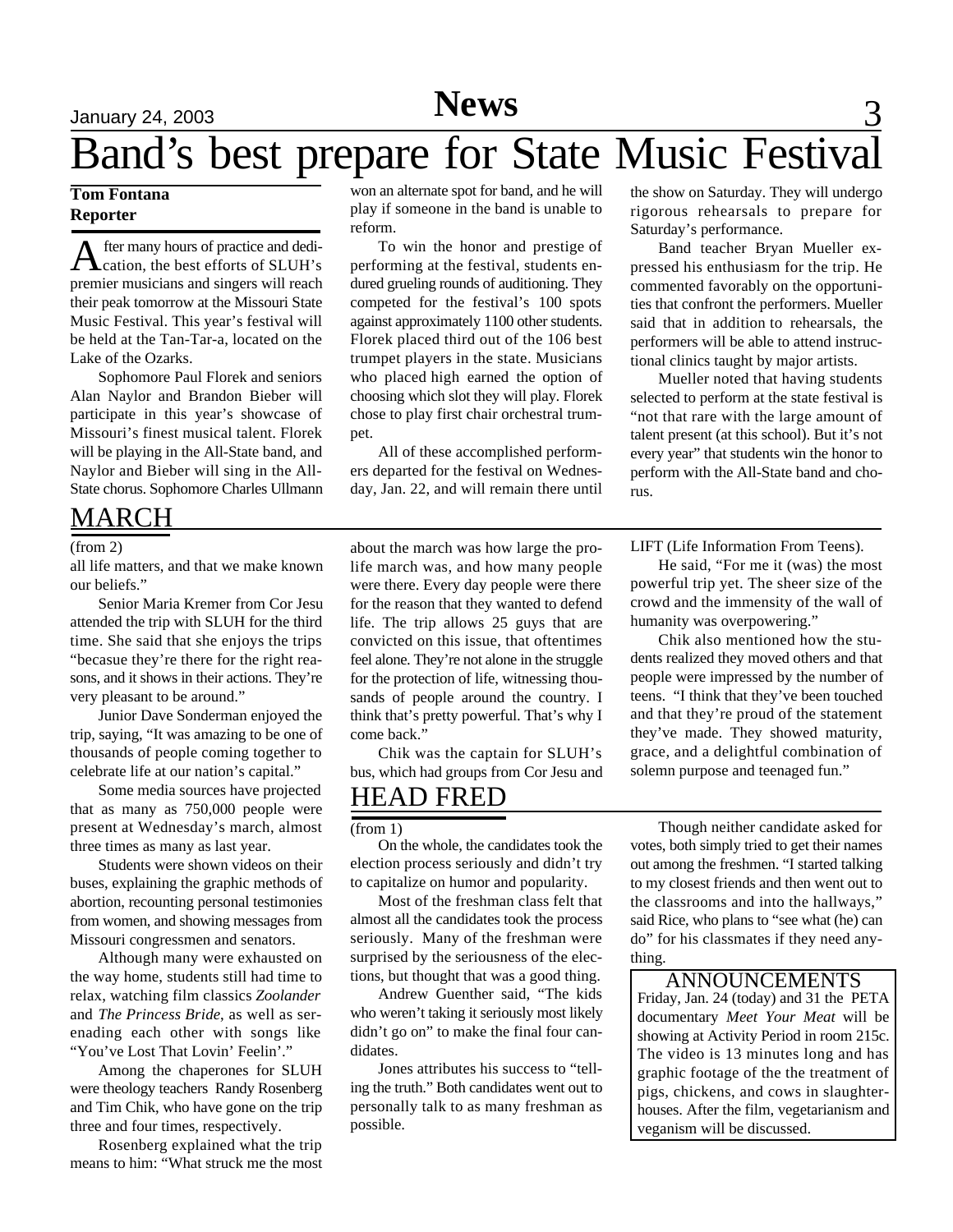## **News**

# 4 **News** January 24, 2003 SMARTIES

### (from 1)

Wall Display. Some of these functions include a drag-and-drop capability, which would allow teachers to move images from their sources into a separate program where annotations could be made on the images. Images from documents, the internet, and even still-frames from videos can be acquired with this method.

Synchronization is another feature of the system. When students log into the classroom's network from their laptops, the teacher can synchronize them all so that any actions done by the teacher on the main screen will appear on the individual laptops. Absent students could also access the network from home and follow the actions of their teachers throughout the day.

While the teacher is using the system, all actions on the computer are recorded and saved. This feature allows students to keep the teacher's notes from classes. Furthermore, the actual key and pen strokes are recorded. Through this feature, students could review the progression of the class itself, rather than confronting one unorganized mass of notes. McNeil demonstrated this feature in reference to a mathematics class, where teachers and students could correct their mistakes by following a recording of their work.

Teachers would also have the power to unsynchronize individual computers or put the entire class into interactive mode. While the computers are unsynchronized, students could modify notes on the main screen of the classroom. Unsynchronizing individual computers would allow specific students to input answers into their computers, which could then be viewed on the main screen by the rest of the class. Using the interactive mode would facilitate group work. However, in this mode, any student could freely modify notes on the main screen or the work of any other student. The problem is complicated further by the fact that the teacher has no way of knowing who makes any given change.

"You're definitely opening a can more like a bucket—of nightcrawlers," Kuensting said of the interactive mode. However, he expressed confidence that these kind of class management issues could be worked out.

Kuensting then demonstrated how he could use the new technology in his biology classes. He would be able to display pictures of various plants and animals, as well as playing different animal sounds. He could then make notes on the pictures and highlight certain features of the plants or animals.



**Teachers Steve Missey, Kevin Moore, and Greg Bantle look on during a presentation.**

Missey showed how the technology could be used in an English class. Using Wall Display, he showed a scene of the movie *Brazil* on the screen with a DVD player. Missey could then assign different groups of students to write interpretive sentences on given details of the scene by activating the interactive mode. He said that this method allows students to stay actively involved in analyzing the movie. It would also let him assign group work, then quickly bring the class back together to go over what the students had written by synchronizing the students again.

Theology teacher Tim Chik thinks the new technology could be put to good use in his classes. For example, Missey's demonstration of *Brazil* could be adapted to Chik's showing of the movie *The Matrix* in his sophomore classes. Also, he thinks the system could enhance his student's presentations on the epistles during the year. He likes that students could create their presentations on their individual laptops and then upload them to present them from the main board.

"The technology would complement people with different learning styles," Chik continued on the more general advan-

tages of the system. "It enables kids to become more involved with their learning. That's what makes it more fun for me, and when it's fun, people learn."

While he would not be opposed to other teachers' using the technology, history teacher Jeff Harrison, S.J., does not think he would use it in his classroom.

"I'm happy with the level of technology I have now," he said. He relies more on slides and music to meet some of his goals.

English chair Chuck Hussung is also hesitant about the new technology. "It looks to me like there would be some classroom control problems," he said. He pointed out the interactive mode as one such problem and compared it to a student's being able to anonymously write on the dry erase board during class. Hussung also echoed Harrison's opinion. He thinks a projector hooked up to his computer would meet his needs just as well as the Wall Display unit.

"SLUH is constantly integrating new technology," said Principal Mary Schenkenberg, who was very pleased with the demonstrations. "We're working on a long-range technology plan...Some of what we do (with technology in the future) will come from this day," she said. For instance, she thinks the school could benefit from being more involved in video technology, which was displayed earlier in the day.

Schenkenberg also said, "As individuals become more interested in certain things, we will try to give them the chance to see it put into action." Schenkenberg pointed out that the main focus of integrating new technology is to enhance students' education.

Fowler thinks that the new technology can improve education techniques. He cited Harvard studies that indicate that the retention of the spoken word is around 30 percent, whereas the retention rate with the use of video and audio is around 70 percent.

Fowler did note that the technology itself will make the improvements. "What's important here is the creative use of technology (by teachers)," he said. "It's about content, not hardware."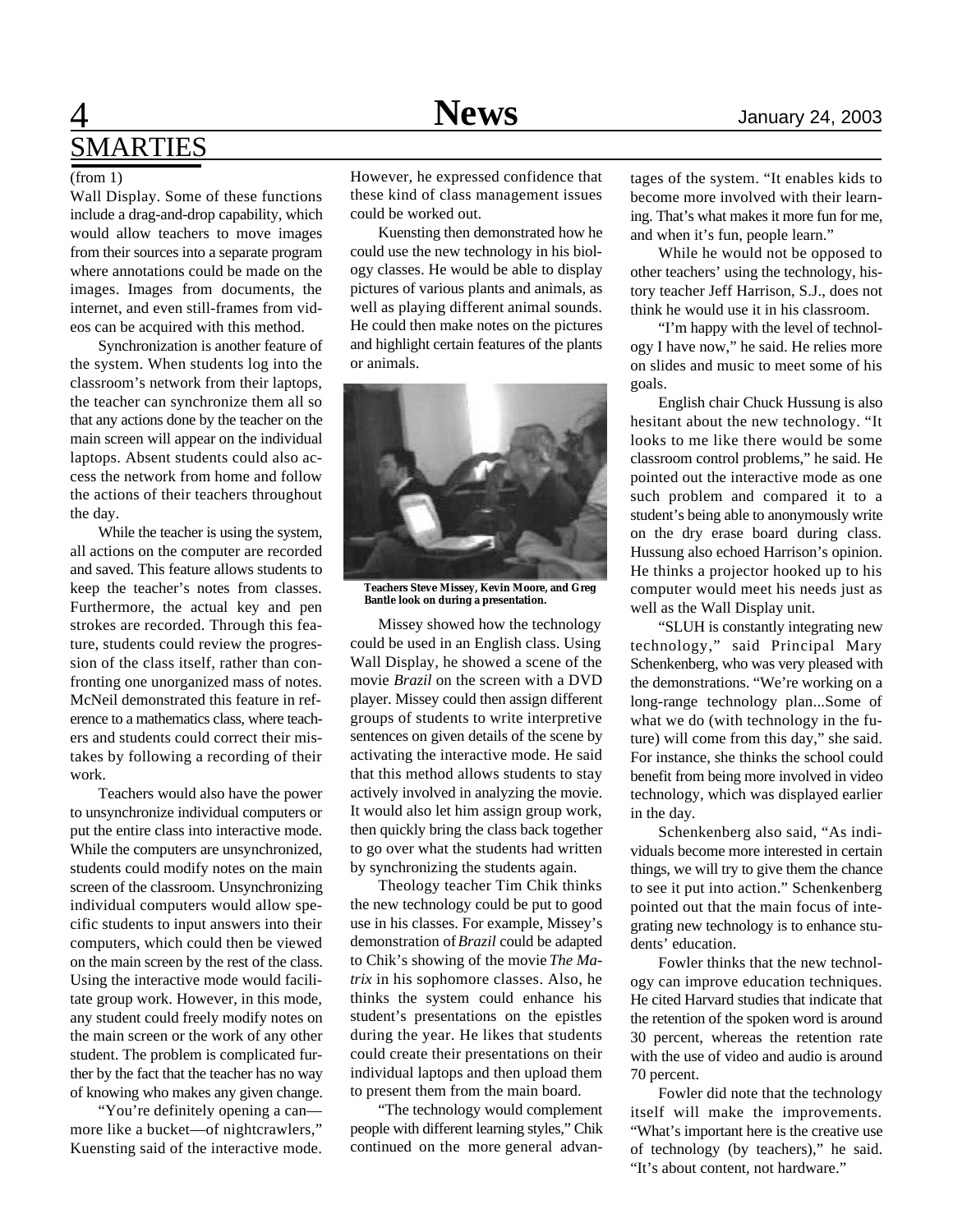## **News** 5 Basketbills go 2-2 over the fortnight not necessarily allowing Hazelwood any

### **Kyle Poelker Reporter**

A lthough the Fontbonne Tournament<br>A had started poorly for the basketball lthough the Fontbonne Tournament team, which was blown out in its first two games, the Jr. Billikens looked to the consolation game of the tournament for something good, anything really, to come from the tournament.

Judging by the beginning of their game against Ladue, this seemed almost impossible. Through the first half of the game, the Rams outplayed the Jr. Bills, taking a four-point lead.

This lead continued until midway into the third quarter, when Pat Ostapowicz finally started to take charge, and by the end of the quarter, the Jr. Bills finally held the lead, 36-32. The Jr. Bills, without the services of starting point guard Jason LaFlore, finally started to pull away from the Rams and ended up winning 48-43 behind the efforts of Phineas Troy, who had 12 points.

The Jr. Bills looked to build on this

victory in their next game against Hazelwood West, a game which coach Kent Kershenski stated the team "needed

to win." But the result of this game seemed in question early in the first quarter, as the Jr. Bills traded baskets with the visiting Wildcats. But the Jr. Bills eventually pulled away in the second q u a r t e r , outscoring



**Andy Lowes pulls up during a recent practice.**

Hazelwood by eight to take a 24-16 lead at the halfway point.

Coming out of the break, though, the Jr. Bills lacked the intensity that they showed earlier in the game. They seemed stagnant and without purpose, and while there was little time to perfect the flaws shown against Hazelwood, as last Friday the Jr. Bills traveled out Highway 44 to face the first part of the MCC's Lindbergh contingent, Vianney. At a time when the Jr. Bills have been less than hot, Vianney **see MICHAEL JORDAN, 8**

chance back into the game, the Jr. Bills never did anything to build upon their

> lead. Despite their lackluster second half effort, the Jr. Bills emerged victorious, with a 54-

"They were a pretty weak team, and we didn't play to our expectations, but in the end we came through," concluded junior Andy Lowes. H ow e ve r ,

42 win.

# Busiebills continue on the road to State

### **Chris Wojcicki Reporter**

O n Jan. 10, the hockey team faced the CBC Cadets. While they played strongly against the topranked Cadets, the Jr. Bills were unable to win.

Five minutes into the game, junior Matt Pijut banged home a rebound from a Tim Mudd slapshot, for an early lead. CBC netted two goals before the period ended, though. Pijut then tied the game with another rebound from yet another Tim Mudd slapshot. It was not until the middle of the third period that CBC took their final lead, finalizing the game at 4-2 after an empty-netter.

The following Thursday, the Jr. Bills faced Kirkwood. This game went 30 minutes before the team woke up. The Puckbills allowed four unanswered goals until the closing minutes of the second

period, when Mudd one-timed a pass from junior Brad Naert into the back of the net. The scoring then came to life, as the team managed to score four goals in the first five minutes of the third period. Phil Abram, and juniors Kyle Butler, Mike Tangaro, and Pijut scored the Jr. Bills' goals. However, Kirkwood was able to tie the game before they went home, leaving with a 5-5 tie.

The next two games were Jr. Bill blowouts; they dominated their opponents by a combined score of 21-2.

In the first game, after an opening goal from Derek Winters, St. Mary's managed to take a 2-1 lead, which they carried into the second period. In the second period Mudd scored the first two goals, regaining the Jr. Bill lead. Pijut put away a shorthanded goal before Mudd completed his single-period hat trick. Junior Dane Moody opened the third period by deflecting a Derek Winters slapshot into the net. Junior Colin Dowling then netted his first goal of the season. Pijut followed, scoring his second goal of the game before Abram, and sophomores Tom DiFranco, and Larry Howe completed the game's scoring.

Against Althoff, the Crusaders' weak goaltending showed as the Jr. Bills scored three goals on long rebounds in the first period from Howe, Tangaro, and Abram.

Pijut opened the second period scoring and Howe soon completed a hat trick, scoring two consecutive goals.

The opening minutes of the third period saw Paul LaMartina ejected from the game on a butt-ending call. Butler took advantage of the fact that there were only nine skaters on the ice, scoring a shorthanded goal. Tangaro later completed his own hat trick before the game ended with a 10-0 shutout for goalie Andy Wolterman and the Jr. Bills.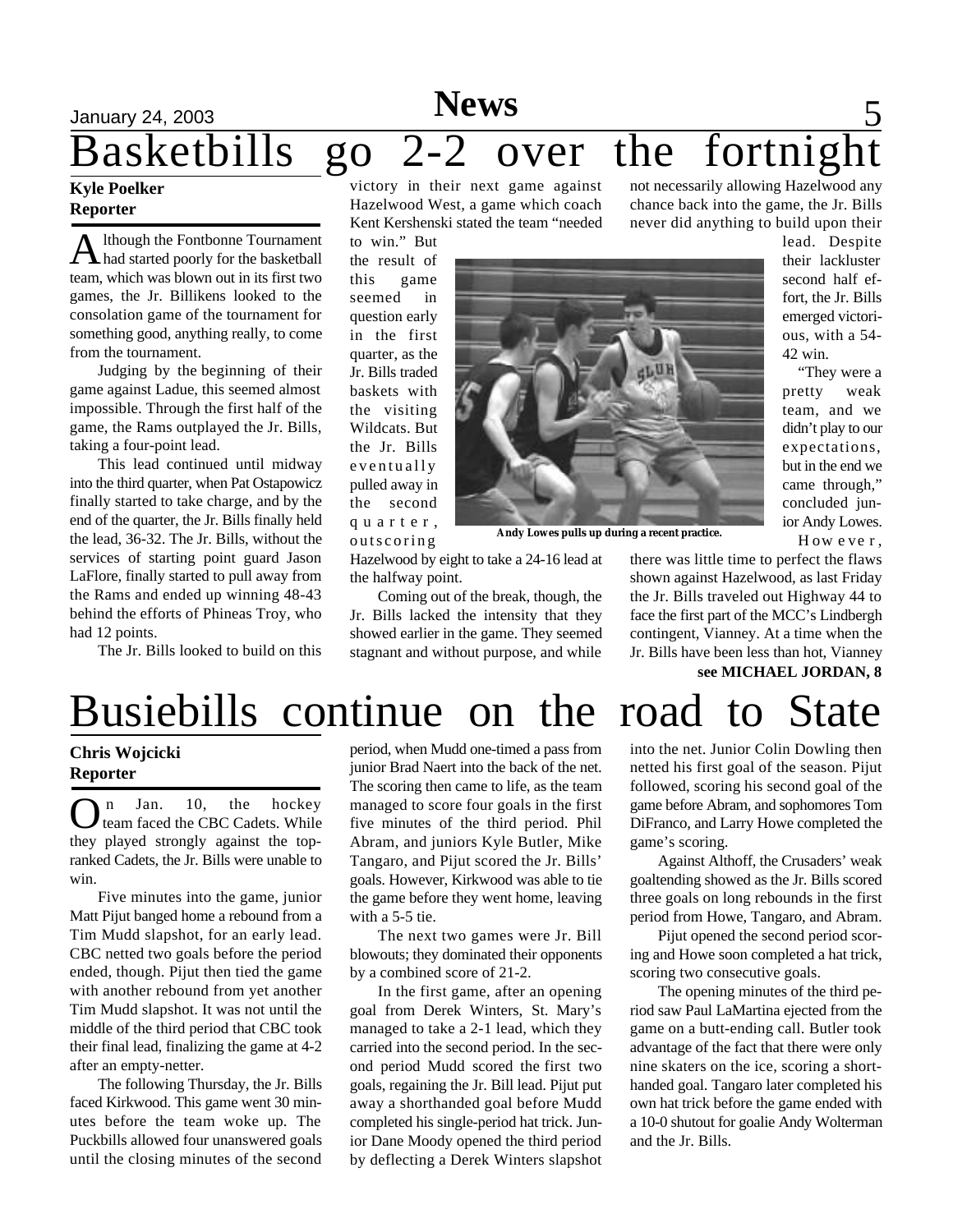# 6 **News** January 24, 2003 Backstrokebills smite and burn MC

### **Michael Leuchtmann Reporter**

The Swimbills' first loss back on Jan.<br>7 awakened in them a ferocious he Swimbills' first loss back on Jan. beast unable to be stopped by anyone or anything. Since then, neither Griffins, Spartans, nor Cadets have been able to derail the Jr. Bills' state-bound freight train. In their past three meets, the Turbobills have outscored their opponents by an impressive combined total of 376 to 180. As if this score were not impressive enough, all three teams were major competitors because each belongs to the Jr. Bills' MCC division.

This past Friday at Forest Park Community College, the Fishbills looked for revenge after their first loss, and the Vianney Griffins were their first victim. The Jr. Bills swam circles around the winged creatures, winning the meet by a final of 133-53.

"It was a big moral comeback for our team after that first loss to get back

on track," said captain Nic Rottler. "The team needed a crushing victory to prove we still got what it takes to get the job done."

Before the meet was over, the team qualified swimmers in a total of eight events for the state final. Captain Kevin McEvoy said, "The moral support of the team was definitely a key to the numerous state qualifying times. You might qualify individually but you get there by working and sticking together."

The Jr. Bills' next win came as an unexpected punishment for a usually topnotch team. The DeSmet Spartans didn't know what hit them after the Sharkbills commanded the meet at Forest Park Community College on Jan. 21 by winning 122- 63.

"Just beating DeSmet would have been great, but we absolutely ripped them apart. We practically doubled their score," said Patrick Slaughter. "They are always a top team in the state and we spanked them good."

Junior Kurt Doll said, "We had our

good lineup in, beat their key guys, and won our key races."

The team had multiple best times and boasted an impressive list of qualifying state times to show for the meet. Swimmers qualified in the 200 medley and freestyle relays, the 400 freestyle relay, in each of the 200 freestyle, the 200 individual medley, and the 100 freestyle.

The Jr. Bills also qualified two out of three swimmers in each of the following events: 50 freestyle, 100 backstroke and the 100 breaststroke.

If you do the math, this adds up to a whopping total of 12 qualifications, proof of the capabilities of the team and the winning effort put forth for the crucial meet.

The Bubblebills' third consecutive win came this past Wednesday, Jan. 22, against the CBC Cadets in a meet originally scheduled against Mehlville. Because of the inclement weather in the afternoon, the meet, which had been changed to a tri-meet, was changed back

## Remingtonbills hit bullseyes, stay undefeated **see BLOCKS, 8**

### **Kevin Gentsch Reporter**

Leam. Despite semester exams and<br>team. Despite semester exams and ast week was a busy one for the rifle senior project, the Riflebills had three matches in eight days. The Missouri State Junior Olympic Rifle Championships for both three-position smallbore and international (standing) air rifle were held at SLUH on Jan. 11 and 12. This was the qualifying match for the National Junior Olympics, which are held in April at the Olympic Training Center in Colorado Springs.

For this match, smallbore was shot on a target slightly more difficult than the normal international target.

Super-sophomore Kevin Witbrodt placed first among Jr. Bills with an 1117 out of 1200, a score unheard of for a sophomore. Scott Isaak and Adam Hilkenkamp shot an 1106 and 1100, respectively. Witbrodt, Isaak, and Hilkenkamp qualified automatically to attend the Junior Olympics in smallbore. Juniors Andrew Hrdlicka (1096) and Chris Seals (1094) shot strong scores, and may be selected in late February as at-large qualifiers. Captain Isaak won the air rifle portion of the match with a 568 out of 600. Junior Kevin Gentsch came in third in air rifle with a 553. Isaak qualified automatically, and Gentsch may be selected as an atlarge qualifier.

Last Wednesday, Jan. 15, after exams, the Riflebills traveled to Mexico, Mo., to shoot against Missouri Military Academy. As usual, they came out on top. The varsity bested Mo-Mil's score of 1034 with an 1107 out of 1200. The varsity was led by Isaak, Witbrodt, and Hrdlicka, who shot scores of 283, 279, and 276 out of 300, respectively. The JV, led by Gentsch (276), cruised to a victory with a 1023 to the Academy's 942.

On Saturday, Jan. 18, the Riflebills traveled to Highland, Ill., for the NRA four-position sectional in which national ranking is determined. The team hoped to improve on last year's national third-place finish. The varsity team shot a 1551 out of 1600, breaking the two-year old record by three points. The JV team shot one point above last year's varsity score with a 1526.

Two underclassmen had remarkable performances. Witbrodt won the match, shooting a 392 out of 400. He commented that "our top five shooters were all capable of winning this match; it just came down to me having a great day."

Also, freshman Patrick Zelaya shot an unbelievable 379, a score normally shot by sophomores or juniors.

It's a lot of numbers, but what it translates to is three matches of excellent shooting by a strong team very deep in underclassman talent.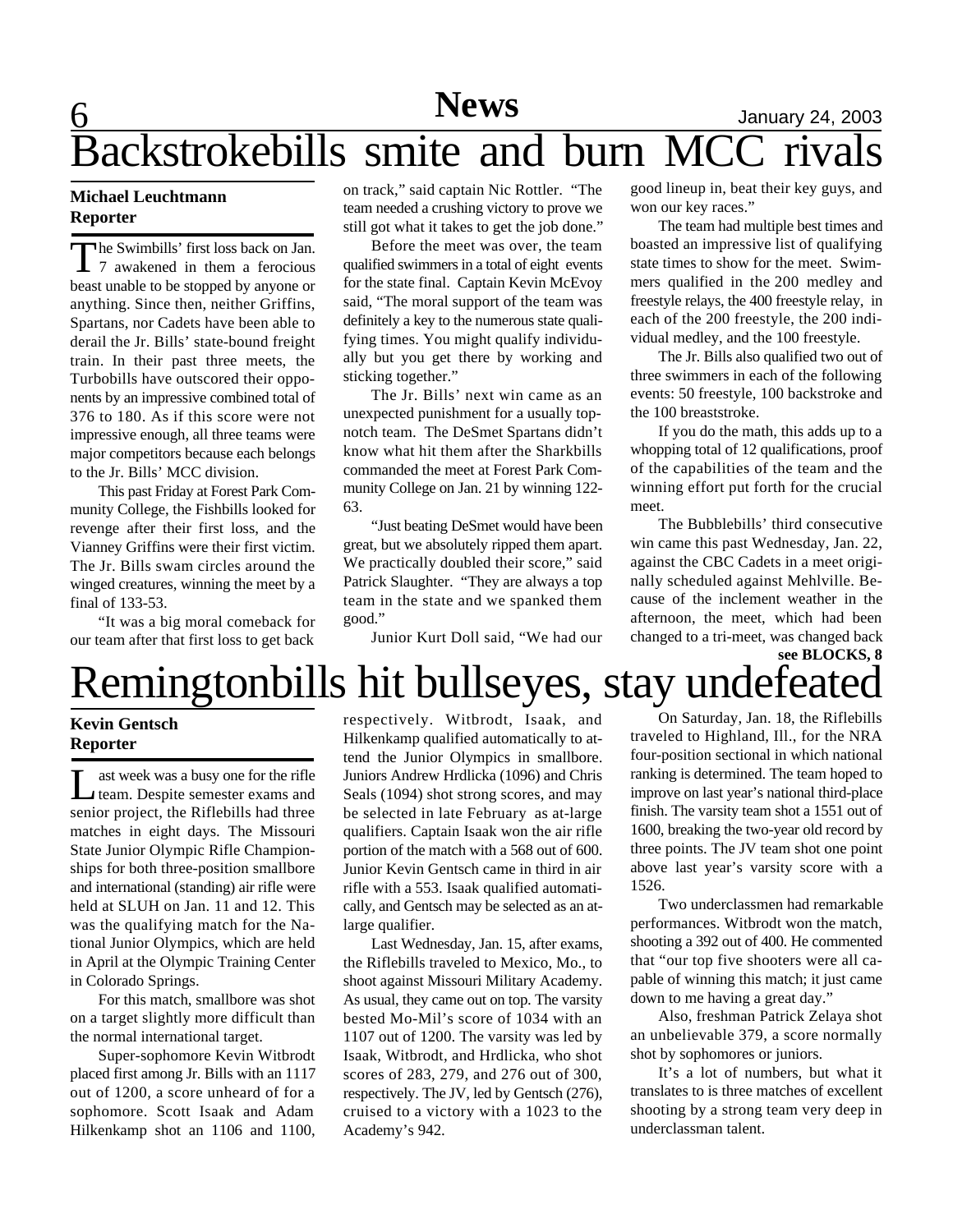# **News** January 24, 2003 **7**

# Grapplebills continue tournament success

### **Mike Smallwood Reporter**

A s the schedule of weekend tourna-<br>ments began two weeks ago at s the schedule of weekend tourna-Vianney, the Wrestlingbills looked ready to take on their competition. Teams at the Vianney Tournament included Northwest, CBC, DeSmet, Fox, and Columbia-Hickman, making up what coach Tim Curdt referred to as "one of the toughest tournaments in the state."

Rob Nahlik (119) had an impressive victory in the first round with a pin at 1:41. In his semifinal match, Nahlik had several chances to pin his opponent. He made that pin with only eight seconds left in the match to earn himself a first place finals match.

Nahlik had an excellent first period in his finals match at Vianney—escaping from his opponent and then getting a

takedown and a nearfall of his own. His opponent made a comeback and pushed the match into overtime, but Nahlik refused to let this match slip away and immediately pounced at his opponent, getting a takedown, a sudden-death victory, and a first place medal.

Said Curdt of Nahlik's championship victory, "He has got to get used to winning in the championships...The attitude and prestige that comes with such wins will do him well at state, where one just can't be impressed to be there."

Also having an impressive meet was Chris Wagnitz (152). After beating his competition in the quarter- and semifinals, he faced in the finals a DeSmet wrestler who had previously defeated him. After getting a quick escape at the beginning of the second period, the DeSmet wrestler got a quick takedown to pull within one point of Wagnitz. However, during the third period, Wagnitz picked up two more nearfall points and a 5-2 win to earn first place.

John Stathopulos (275) had to take the longer road to his third-place finals match after a disappointing semifinal loss. He had no problem recovering and winning his wrestleback match, slamming his opponent to the mat and putting him in a half-nelson for the pin and the third place victory.

This past weekend, the team faced more competition at the Rockwood Summit Tournament. During this tournament, those who performed strongly at Vianney were able to "bring along more of the team to those final rounds," as Curdt said they would have to do if the team wanted to have success as a whole.

The entire team performed more solidly at every weight class. Sophomore Jeremy Bledsoe (103) started the day off

## Racquetbills smoke foes at Winter Rollout **see BIBS, 9**

### **Chris Guilfoy Reporter**

Let us a state weekend, the racquetball team<br>competed in the annual Winter ast weekend, the racquetball team Rollout Tournament at Concord Sports Complex. Because of the individual and team competition, this tournament is a good preparation for the state tournament, which will be held on Feb. 1. Scattered throughout five divisions of rankings, the Racquetbills faced opponents both old and new.

Scoring in the brackets depended upon how far a player advanced in his bracket. Players received a certain number of points for each win and the points accured to a team total. The Racquetbills conquered their competition with 705 points, 110 points greater than second place DeSmet's 595.

A high level of play and strong consistency was the key in the Jr. Bills' victory at the Rollout. With three first places and one second place in the top three brackets, the Winanothertourneybills have their success down to a science.

In the top bracket, junior Phil Mathews captured first place overall with a consistent game and an uncanny ability to use his head. Mathews was so on top of his game that he even dove once, a rarity for him. By defeating Kirkwood's number-one seed, Clayton Reeves, in the final round, Mathews proved that the state tournament in two weeks will be exciting.

Of the team's success in the tournament, Mathews said, "If the team keeps playing as consistently as (we) did on Saturday, we have a sure shot at a repeat for State."

Other keys for the win came from junior Tom Carrow and doubles player Jon Mills, who took first and second, respectively, in the second division. Carrow, who was seeded first in his division, played at the same level for which he has always been known. After easily defeating his opponents from Ladue, Kirkwood, and DeSmet,

Carrow faced Mills in the finals, which turned out to be the hardest match of the day. After a mediocre performance in the first game, Carrow pulled out the win with a 11-7, 11-3 victory.

### **see FOREHAND, 9**



**After scoring a point, Jon Mills and Tony Sneed share the racquetball equivalent of the high five.**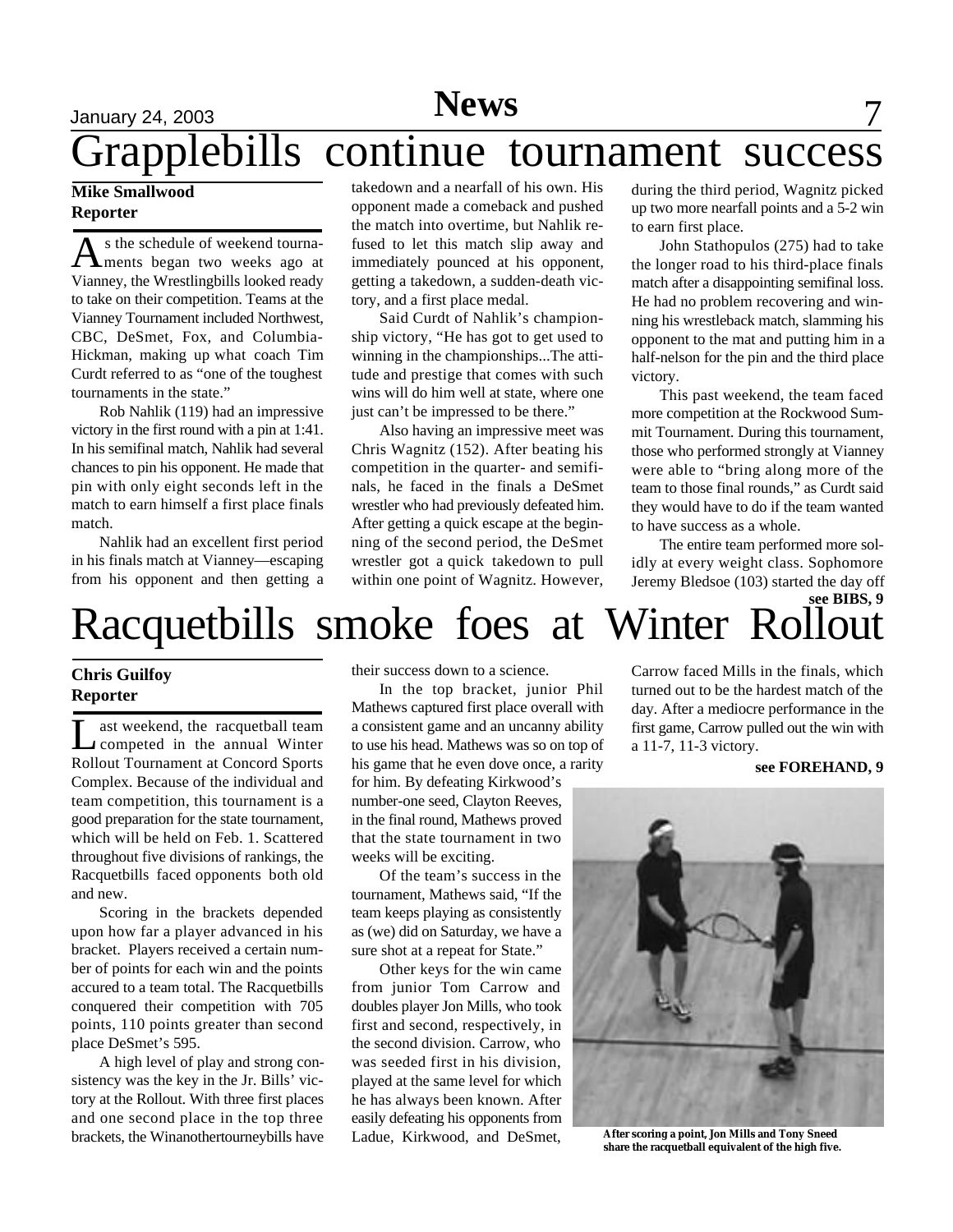# **8** 1anuary 24, 2003 MICHAEL JORDAN

### (from 5)

has not mirrored their results, and came into the game one of the hottest teams in the area. As head coach John Ross said, "Vianney is one of the best teams we will see all season."

Despite the high expectations, the Jr. Bills kept the game close in the first quarter, clinging to a two point deficit at quarter's end. But the team did not take any of its competitiveness in the first quarter into the second, and Vianney started to put the Jr. Bills out of reach, taking a half-time lead of 37-25. This second quarter onslaught was never countered by the Jr. Bills, and the game ended with a 69-58 loss at the hands of the Golden Griffins.

"We didn't adjust well; we fouled a

## BLOCKS

(from 6)

into a dual meet against the other opponent. CBC would be the ones the Jr. Bills freight train fueled over.

Almost matching DeSmet's final score against the Jr. Bills, the Cadets lost with a final score of 121-64. The meet mimicked the DeSmet and Vianney wins in that it was another impressive showing of Jr. Bill talent with many State times. The team had qualifications by the 200 medley relay, sophomore Tim Heafner in the 50 freestyle, Tom Heafner in the 100 butterfly, junior Gabe Toennies in the 100 freestyle, and freshman Wes Going in the 100 backstroke and the 200 freestyle relay.

The meet was the last scheduled home meet of the season for the Jr. Bills. All the rest of the competitions will be away until the final state dance in St. Peters.

Head coach Fritz Long admires the team's great success in the past three home meets. While all wins are wonderful for the team, "beating MCC teams is always sweeter," said Long.

After the CBC meet, Knapp taunted the Speedobills' biggest supposed competition, saying, "Bring on Chaminade."

lot; we didn't hit our free throws," said Ross. He continued, "Vianney had really good balance and hit tough shots."

Overall, the game was never out of the striking distance of a Jr. Bills run, although one was never made. So while the game wasn't a total loss, the Jr. Bills needed to retool for their matchup with Lindbergh's other (and probably better) half, the metro area's number one-ranked team Chaminade.

The Jr. Bills came out smoking in the first quarter, and led by Troy and Ostapowicz, took a one point lead at the end of the first quarter. The Jr. Bills stayed strong throughout the half, and with the help of their 3-2 zone defense, trailed the Flyers/Red Devils 27-26 at the end of the half.

They kept their intensity up through

Two Soccerbills named to All-State **Pat Meek**

## **Core Staff**

On Dec. 17, two Jr.<br>Bill soccer play-Bill soccer players were named onto the All-State soccer team: Patrick Ferrell and Adam Twellman. Twellman, a team leader this season, helped the Jr. Bills to a

third place finish in the state tournament, ending the season with 20 goals and 14 assists.

"Adam was a dominant force on the team," said head coach Charlie Martel.



the half, and sophomore Dave Goettelemann hit a three right out of the locker room to put the J-Bills up 29-27. For the rest of the third quarter, and throughout most of the fourth, the Jr. Bills and Chaminade traded baskets without either team establishing a lasting lead. The fact that the Jr. Bills were able to hit a high percentage of their free throws, which Ross had called their "Achilles heel," kept them close. But Chaminade soon took a four-point lead and eventually won the game 52-44.

Though the Jr. Bills played well and competed with a highly-rated team, a win is still greatly desired, and another shot at a Metro top-ten ranking is set for Friday, against number five CBC. The matchup is tonight at CBC, 7 p.m.

"He was always able to score the big goals."

The other selection to the All-State team was Ferrell, who was a devastating defender throughout the season. Ferrell's amazing speed set him apart from the rest of the field.

"He was one of the fastest players I

have ever coached," said Martel. "Having Pat on the field was like having an extra man on the field."

FATHER-SON BANQUET

Junior Billiken fathers and sons will once again celebrate together at SLUH's Father-Son Banquet, featuring guest speaker Wayne Hagin, 46, the new Cardinals Radio announcer for KMOX.

Hagin started his career in the major leagues in 1981with the Oakland Athletics, and was a member of the San Francisco Giants and Chicago White Sox broadcast teams. Before Hagin came to St. Louis, he worked as the lead broadcaster for the Colorado Rockies since the team began to play in 1993.

This social evening will spotlight the Jr. Bills' very own Jazz Band III and features a tempting menu which includes New York sirloin steak. The annual event takes place on Sunday, Feb. 9 at 6p.m. in the Millenium Hotel of St. Louis in the Grand Ballroom. Typically, it sells out each year, so students are encouraged to purchase tickets as soon as possible before the deadline at 4:00 p.m. on Wednesday, Feb. 5. Tickets are available at the switchboard. –*Compiled by Dave Schwarz*

**Adam Twellman**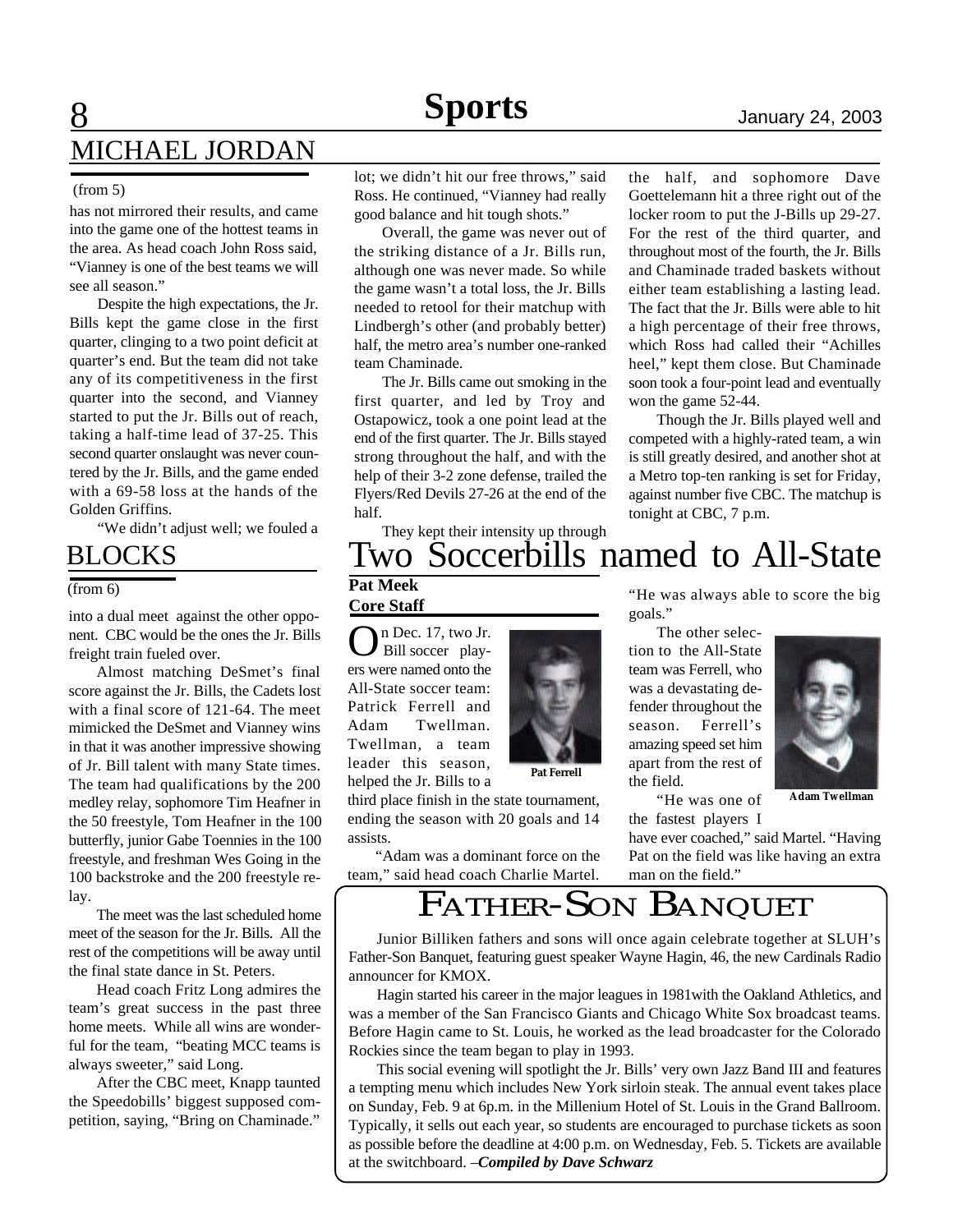### (from 7)

with a loss but came back in the last three rounds with three straight pins to eventually earn fourth place. Junior Nick Born (125) had a stronger showing, dominating much of his competition as he has done all season.

"(Born) has started finishing off all of his opponents like he had shown he can do with so many other opponents throughout the season," commented Curdt.

Pete Mahoney (135) has consistently improved with every match and had several very close matches that could have gone either way. These "key matches," as Curdt called them, are on the verge of going Mahoney's direction.

Justin Clerc (140) showed how well he could wrestle in this up and down season for him. The captain won by pin in his first match and 7-3 in a close second match. He would finish second in the tournament to a wrestler from Northwest who, as Curdt put it, "only will help us prepare for the level of competition at state...(Clerc) has chosen the right time of the season to start peaking."

 Junior Mike Smith (145), coming off a disappointing previous tournament, had a much-improved showing and wrestled as he expected to all season. With two pins, he was kept out of the first place match by one two-point loss. He also claimed fourth place in his final round match.

## FOREHAND

### (from 7)

However, all hats should go off to Jon Mills, who received second place in the tournament. Because he plays doubles (and this tournament was only a singles tournament), Mills was not seeded well. However, Mills consistently drove the ball hard, gave forth a brilliant effort, and eventually knocked off the second-seeded DeSmet player.

Mills noted, "It was great to hit shots that (I don't) normally get to shoot. It was liberating."

John Kister (171) and junior Greg Leibach (189) earned the team several points and had dominating matches of their own. Additionally, sophomore David Caldwell (215) made a very impressive varsity debut at this tournament. He pinned his first opponent at 2:58 and then escaped his state-qualifying opponent in the last moments of the match to earn the point for an 8-7 win. Also he faced off against another state qualifier but lost 2-1 despite intensive last-period efforts.

"He wrestled some great matches. He is capable of wrestling with anyone once he gets some more experience," said Curdt.

Wagnitz again had a strong showing. An early round loss unfortunately sent him to the third place finals, where he had to outlast his Summit opponent. With the score tied 0-0 going into the third period, Wagnitz had his exhuasted opponent in the perfect position. He escaped the grasps of his opponent and then attacked for a takedown that took his opponent straight to his back to earn nearfall points. The Summit wrestler struggled against the constant efforts of Wagnitz to save himself from the pin, but lost to Wagnitz 6-0.

 Stathopulos rolled over his competition in the first few rounds with three consecutive pins in less then thirty seconds. He also made another pin at 2:48 in the fourth round. His performance earned him a first place match against Marco

 Sophomore Eric Durban was the final key to the Jr. Bills' success with his play in the JV bracket. As top seed of junior varsity, Durban has needed to step up to be a leader for his JV team this year. By taking first place in the junior varsity bracket, Durban bolstered his role.

The Racquetbills hope to continue rolling with the Top-Seed Tournament this weekend, which is a mini-state for the top three seeds. The season concludes on Feb. 1 at Concord for the state tournament.

Povich of Mehlville. Stathopulos wrestled a "better style than he had in the past" and was much more patient against the stateplacer. However, an unfortunate slip in the second period gave Povich the opportunity he needed against Stathopulos' calm yet aggressive style, and Stathopulos lost, finishing second in the tournament.

 The only first place finisher the team had, once again, was Nahlik. He made a third period comeback in his fifth round match with an escape followed by a takedown to tie the score. Nahlik worked to turn his opponent and was able to get two points nearfall and an 8-6 victory. Nahlik again had a close match in the finals but took over in the third period with a reversal and then a pin at 5:52.

 Overall, the team finished second to Northwest, scoring well in front of the third place team. The team looks for more tournament action this Friday and Saturday at the grueling sixteen-team MICDS Tournament.

# *Prep News* Nightbeat

### RACQUETBILLS DEFEAT DESMET 5-2; 7-0 ON SEASON

The Racquetbills rolled out another win last night against DeSmet with a 5- 2 victory. This being their hardest match so far in the season, the competition of DeSmet's guns was a wake-up call to some Jr. Bills.

Simply put by doubles player Tony Sneed, "We have a lot of strong players on our team. This win should show that we have what it takes to take it to state, baby."

With break-out wins by junior Phil Mathews and Chris Guilfoy against DeSmet, the Top Seed Tournament this weekend will surely be a day of strong play and anticipation for state.